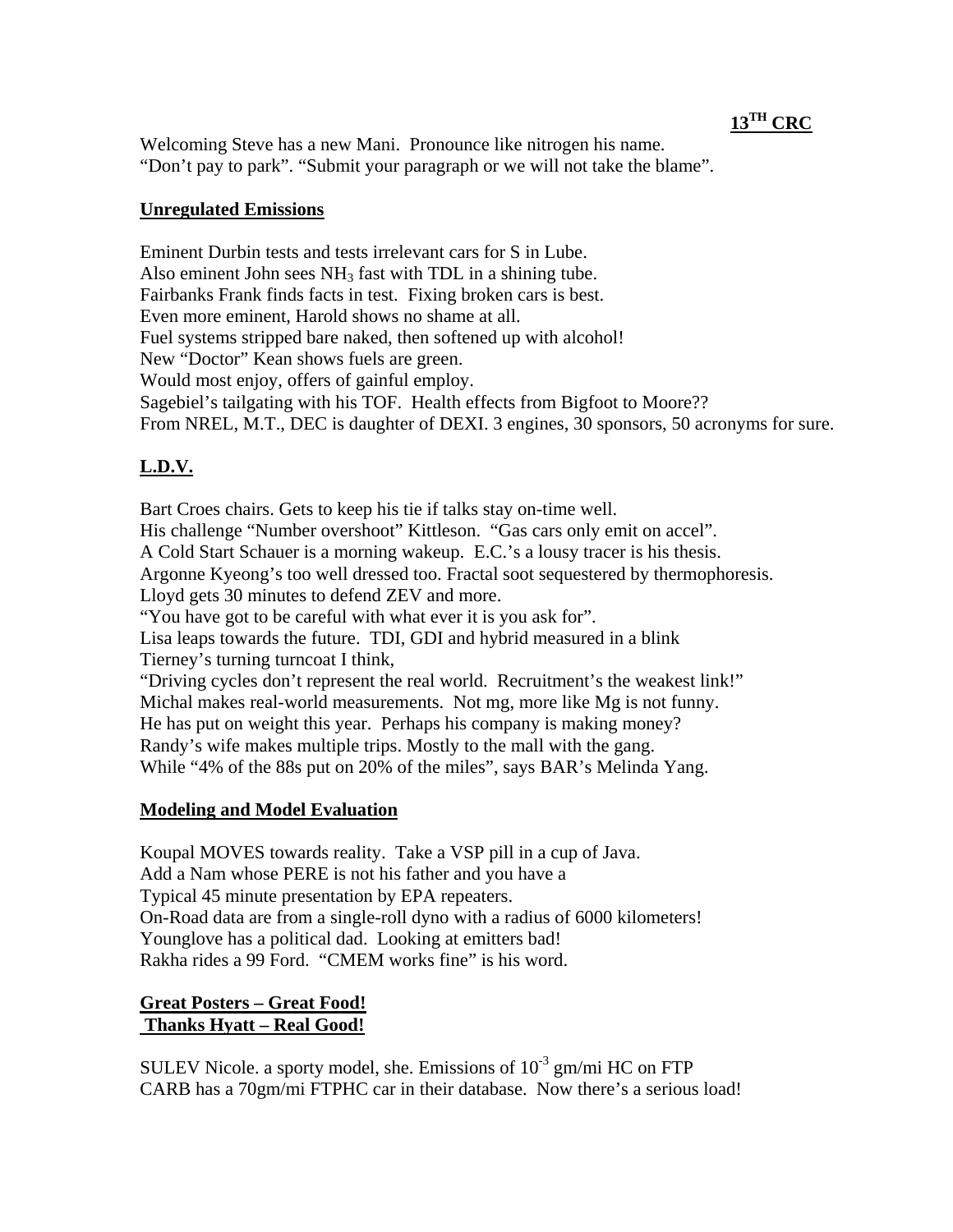Are we wasting our time with new standards when we have this car on the road? Houston ratios takes Till. Ambient disagrees with model still.

## **Measurement Methods ---- Tim 1.**

Katie came from Oak Ridge here. Boy must she be lost. A National Lab is going to design an instrument at low cost! Of course I may be biased I know, since I'm always looking for dough. Tim 2 jet charges his corona. mm/cc. Tim 3, On board E On LDV, From sea to shining sea! Guido from Vito's VOEM found a Polo. Misbehaving I would say. Witze from Sandia is more open about cost today. You can buy the first L.I.I. for less than \$200K!

#### **Gasoline and Diesel Source Apportionment**

Lawson launches a triple act. Measures vehicles "Not too wide". Stands in for Peter doing "cold?" starts in summer in Riverside!! Nigel's stopped fiddling with his Peterbilt. Actually gathering data more. Pat is pushing photoacoustic for peace in the "carbon war". Barbara has pretty colored bars. Look like a military medal fine. She'll deserve a medal if she can keep Jamie Schauer in line. Nigel now is into dance steps. Its enough to make you weep! Heavy Duty Diesels doing the "Hector Maldonado" creep! I may not be speaking for you, but I sure like to visit the Zoo!

#### **Inventory Heavy Duty Diesel**

Zoo animals sometimes misbehave but not like HDDV. "Type approval's good for fuel, but not pollutants", says Olavi. Peter Sturm's engines are worms! Avoiding the rules of course. Hector will catch them with hour-long cycles for Nigel to enforce? It's always better to cruise than creep, but now we have data from Sandip. Miller's unmasking detailed cheaters, really not towing the line. Eric shows nitrates made at night. I'm envious 'cause his RV looks better than mine!

#### **Heavy Duty Buses and Idle**

Lisa's new buses look better in town, though NOx depends how you tie them down. Alberto's got the best bus, while he measures mutagens per mile Particles too small to see, reduced by Ox-Cat, and CNG?. Wandering Wilson gave a talk slightly different from last year's fuss. Is it Wright to give our school kids cancer by forcing CNG use in their buses.